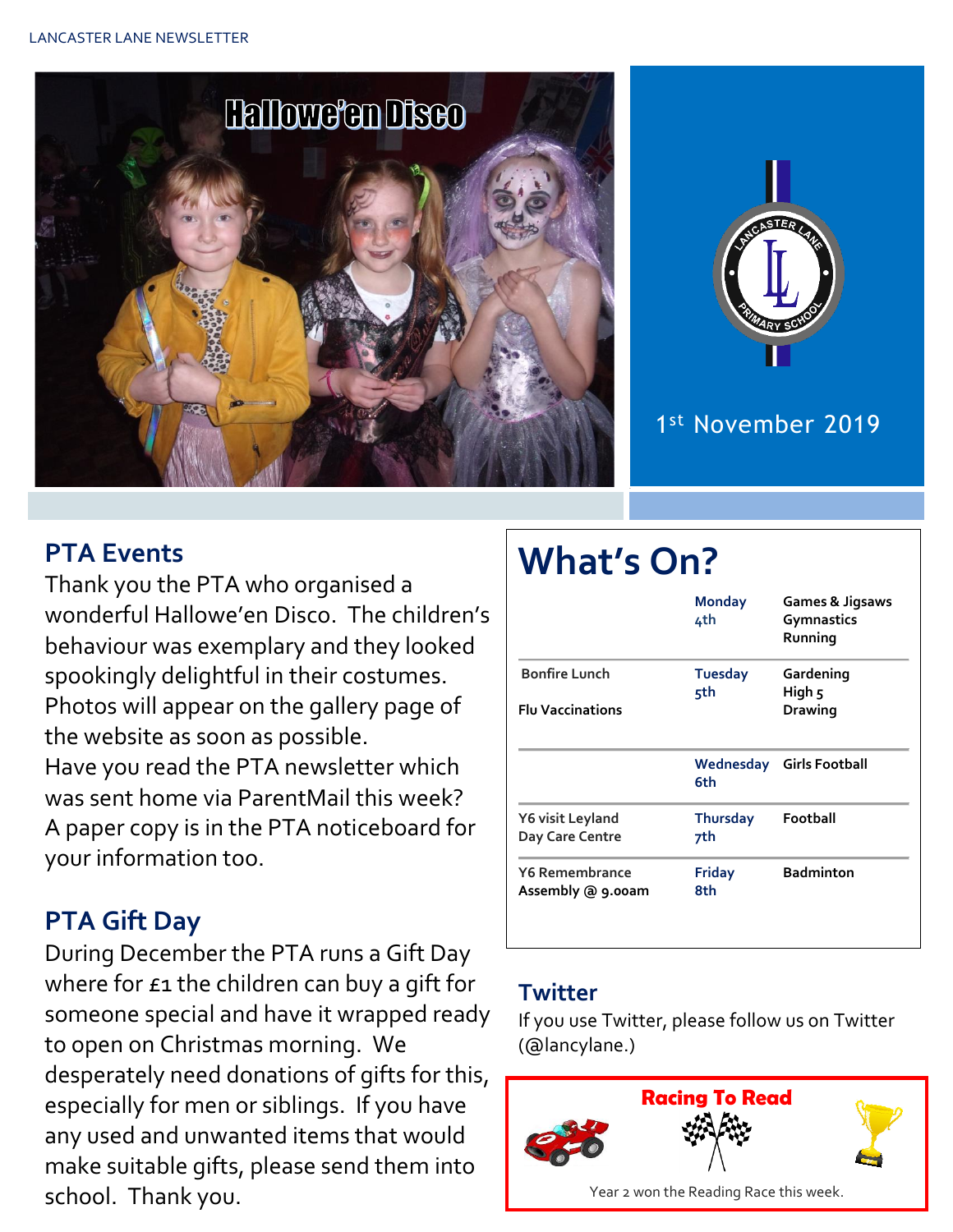#### **Father Christmas**

The appointment slots for visiting Father Christmas at our Christmas Fair will be sent out on Monday. Slots are reserved on a first come first served basis.

#### **Class Assemblies**

Year 6 will be holding their Remembrance Assembly on Friday, 8th November at 9.00m. Everyone is welcome to attend. The Mayoress of Chorley, Cllr Hasina Khan, will be in attendance.

### **Non Uniform Day**

Monday, 4th November will be a non-uniform day for those children who bring in some chocolate for the PTA Christmas Fair.

#### **Playground Dos and Don'ts**

Anyone driving children to our school is asked to follow the voluntary one way system around school to minimise disruption and to park considerately.

#### **Y6 Wanted**

Year 6 would be grateful if anyone could donate any plastic bottles – any size! Please bring them into school.

#### **Outside Achievements**

Emily in Y3 achieved her bronze award in the Lancs Reading Trail, Lucy in Y2 received a certificate in gymnastics for improving her skills and Emily in Y2 received a certificate for mastering Rising Trot at her horse-riding lessons. Well done to all of you.



Year 6 visited Chorley Town Hall.



Stoppers After School Club<br>Phjoyed some Hallow Club enjoyed some Hallowe'en Fun.<br>Enjoyed some Hallowe'en Fun.



Year 4 measuring how far sound travels.